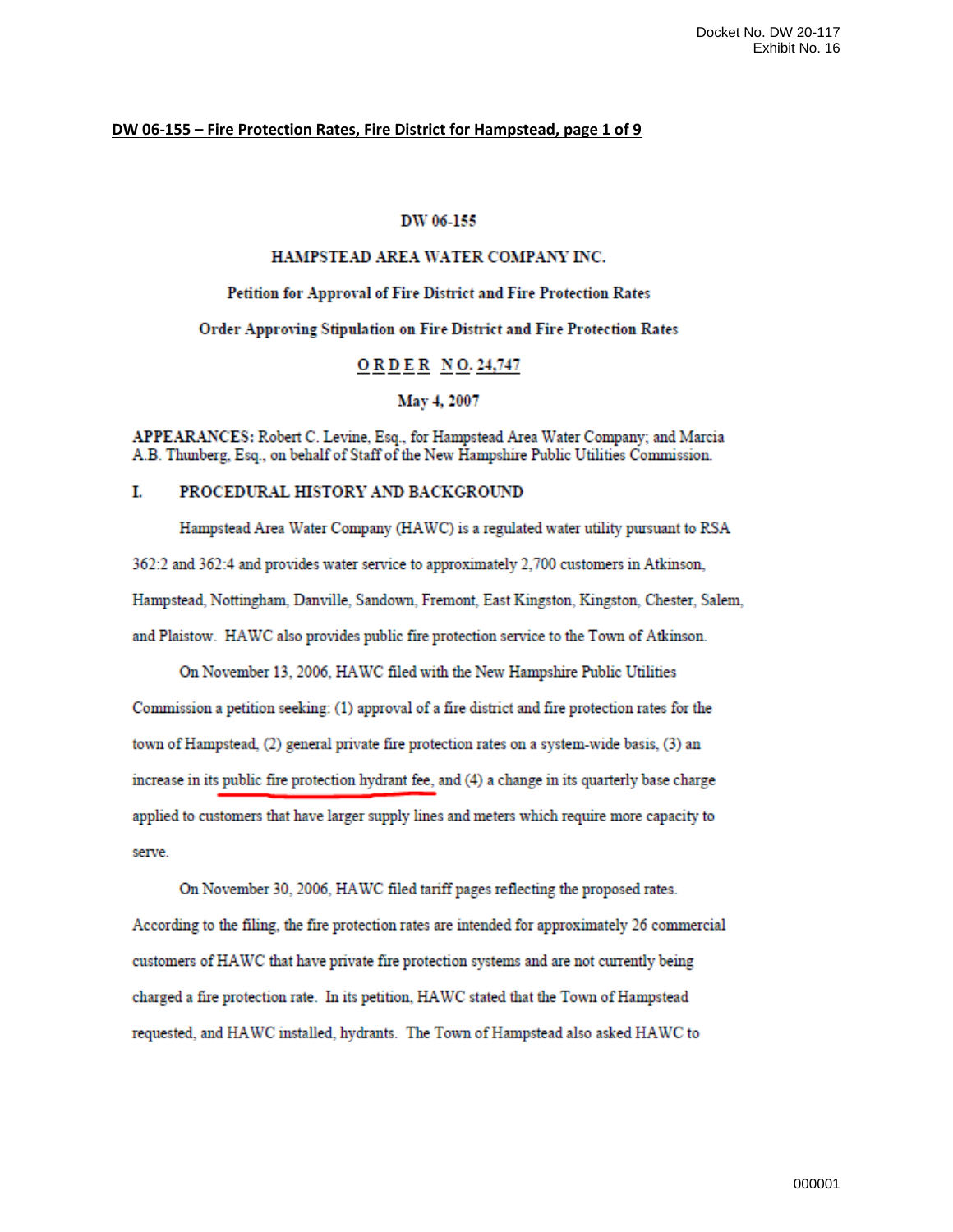## **DW 06-155 – Fire Protection Rates, Fire District for Hampstead, page 2 of 9**

DW 06-155

 $-2-$ 

provide fire protection water supply upon completion of the Smith Mountain water tank, which is completed and is currently operational. According to the petition, this tank is a 500,000 gallon supply tank located on HAWC premises. The Town of Hampstead and HAWC have entered into a contract for public fire protection water supply and hydrant installation and maintenance.

With respect to rates, HAWC seeks to raise the annual hydrant charge for municipalities from \$160.00 per hydrant, a rate that has been static for over thirteen years, to \$200.00 per hydrant. HAWC seeks to increase the annual availability fee from \$1,925.00 to \$2,000.00. In summary, the proposed rates appear as follows:

a. Water Rates (Quarterly Rate)

| $i.$ $\frac{3}{4}$ inch meter  | \$ 50.00 |
|--------------------------------|----------|
| ii. 1 inch meter               | \$75.00  |
| iii. $1\frac{1}{2}$ inch meter | \$150.00 |
| iv. 2 inch meter               | \$250.00 |

b. Private Fire Service (Annual Fee)

| i. $1\frac{1}{2}$ diameter pipe     | \$100.00 |
|-------------------------------------|----------|
| ii. 2 inch diameter pipe \$ 200.00  |          |
| iii. 3 inch diameter pipe \$ 400.00 |          |
| iv. 4 inch diameter pipe \$ 600.00  |          |
| v. 6 inch diameter pipe \$1,500.00  |          |

- 
- c. Public Fire Service (Annual Fee)

| i. Per Hydrant       | \$200.00   |  |
|----------------------|------------|--|
| ii. Availability Fee | \$2,000.00 |  |

The foregoing rates for private fire service would not apply to residential customers nor would the base charge for residential meters (5/8") increase as a result of this petition. The change would affect the approximately 26 current commercial customers who have private fire protection systems. These customers previously have been paying a customer charge equivalent to that charged to residential customers.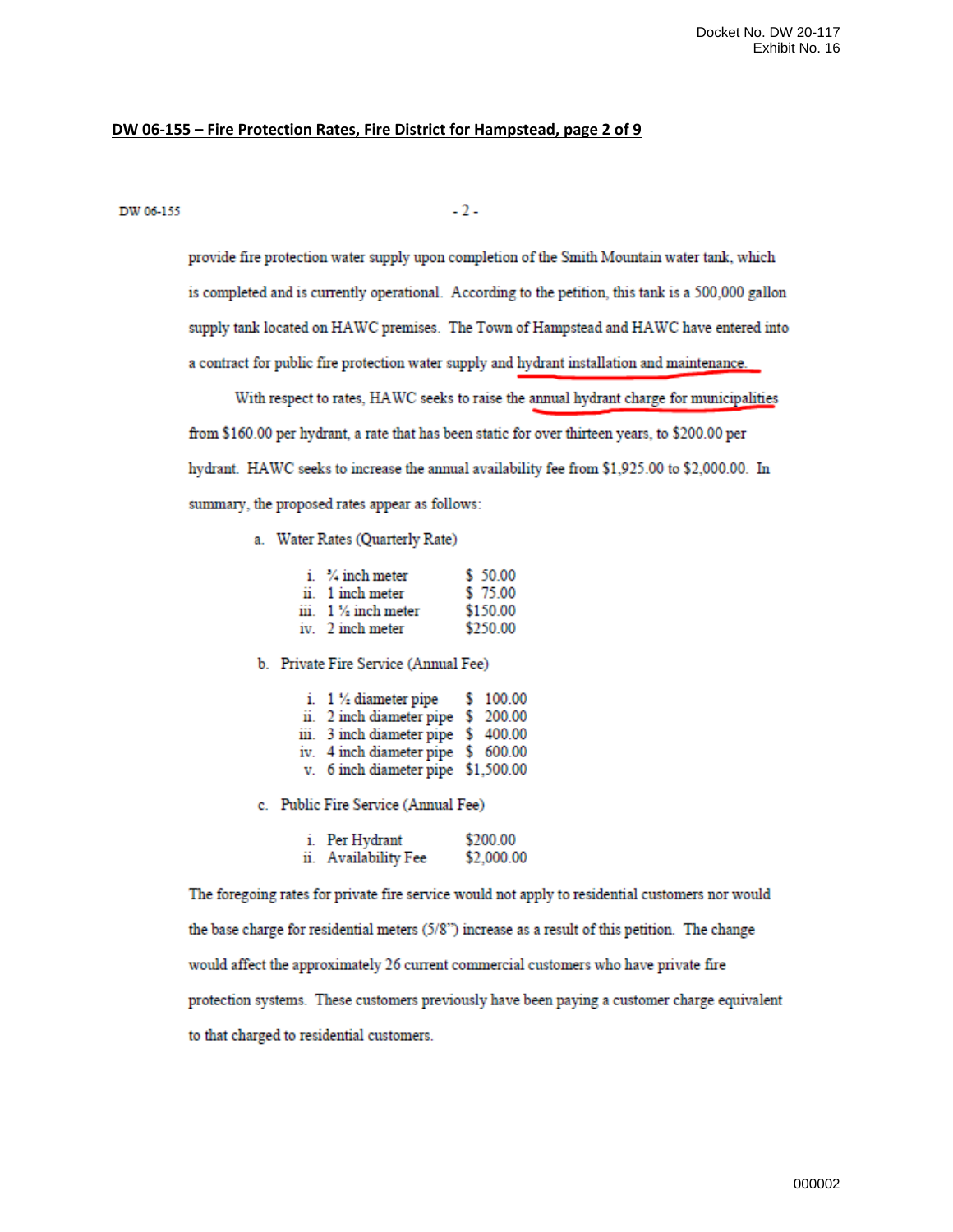## **DW 06-155 – Fire Protection Rates, Fire District for Hampstead, page 3 of 9**

DW 06-155

 $-3-$ 

According to HAWC, the company is providing private fire protection to various larger water users without a comparable rate structure other than its general consolidated rate as approved by the Commission by Order No. 24,626 (May 26, 2006). In that order, a system-wide consolidated rate was approved for HAWC. These users are receiving fire protection services without paying for the standby capacity, even though the supply lines and meters are of larger diameter. These larger supply lines and meters put a greater burden on existing plant in order to provide private fire protection.

On December 8, 2006, the Commission issued an order of notice scheduling a prehearing conference in this docket for January 2, 2007. Following the Pre-hearing Conference, the Commission Staff and HAWC met in a technical session to formulate a procedural schedule to govern discovery and other matters. On January 3, 2007, Staff, on behalf of the parties, submitted to the Commission the proposed procedural schedule for Commission approval. There were no intervention requests.

Staff and HAWC conducted discovery pursuant to the procedural schedule and entered into a stipulation agreement that was filed on March 23, 2007. On April 5, 2007, the Commission held a duly noticed hearing, at which time Staff and HAWC presented testimony in support of the stipulation. On April 11, 2007, Staff filed a letter with the Commission responding to questions raised by the Commission during the April 5, 2007 hearing.

#### Π. **STIPULATION**

Staff and HAWC's resolution of issues in this docket was formalized in a stipulation filed with the Commission on March 23, 2007. The terms of the agreement are as follows:

Fire District - Staff and HAWC agreed that it is just and reasonable for HAWC A. to operate a fire protection district in the Hampstead franchise territory and recommended that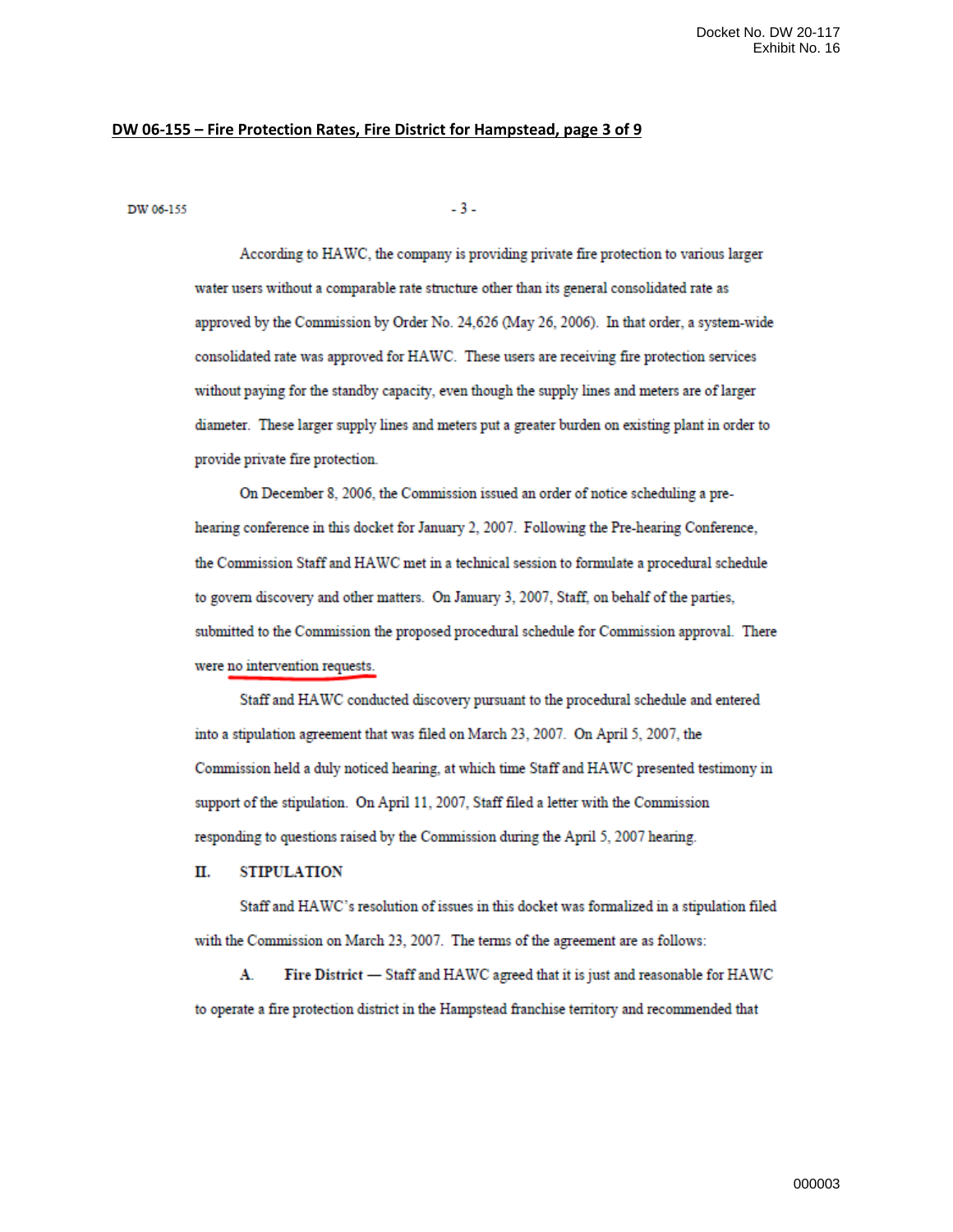## **DW 06-155 – Fire Protection Rates, Fire District for Hampstead, page 4 of 9**

### DW 06-155

 $-4-$ 

the contract between the Town of Hampstead and HAWC be approved.

In support of these rates, Stephen P. St. Cyr testified at hearing on behalf of HAWC that the Company had recently completed the Smith Mountain water tank project and thus was now in a position to provide fire protection service to the Town of Hampstead. Mr. St. Cyr also clarified that HAWC, in proposing a fire protection district, did not intend to establish a municipal district as defined in RSA 52. According to Mr. St. Cyr, HAWC intends the fire protection franchise boundary to be identical to its water service franchise boundary.

B. Fire Protection Rate - Town of Hampstead - Staff and HAWC agreed that the fire protection rate based upon the contract terms between the Town of Hampstead and HAWC is just and reasonable. That fire protection rate consists of an annual base charge of \$2,000.00 plus an annual maintenance charge of \$200.00 per hydrant. Staff and HAWC noted that the \$2,000.00 base charge was erroneously indicated in part of HAWC's petition as \$1,925.00 and Staff and HAWC agreed that the correct amount, per HAWC's contract with the Town of Hampstead, is \$2,000.00.

At hearing, Mr. St. Cyr testified that the increase in rates was necessitated by HAWC entering into a contract with the Town of Hampstead to provide fire protection services. Mr. St. Cyr testified that HAWC has not previously provided fire protection services to Hampstead and thus has not had rates for this service.

C. Fire Protection Rate - System-Wide - Staff and HAWC agreed that the following system-wide fire protection rates are just and reasonable:

Water Rates (Quarterly Rate) i.

| $i.$ $\frac{3}{4}$ inch meter         | \$50.00  |
|---------------------------------------|----------|
| ii. 1 inch meter                      | \$75.00  |
| $\ddot{\text{iii}}$ 1 $\%$ inch meter | \$150.00 |
| iv. 2 inch meter                      | \$250.00 |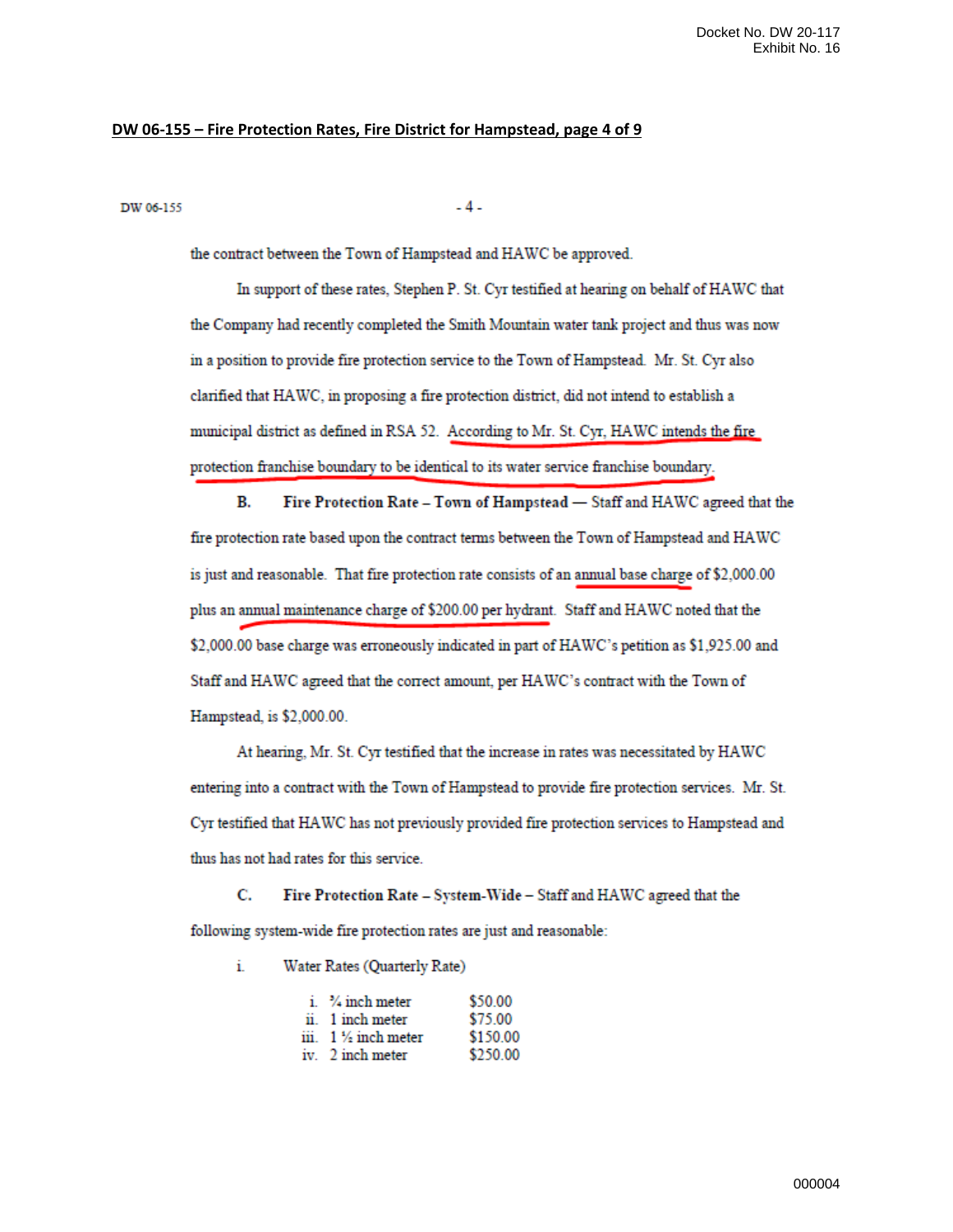## **DW 06-155 – Fire Protection Rates, Fire District for Hampstead, page 5 of 9**

## DW 06-155

 $-5-$ 

ii. Private Fire Service (Annual Fee)

|  | i. $1 \frac{1}{2}$ diameter pipe   | \$100.00 |
|--|------------------------------------|----------|
|  | ii. 2 inch diameter pipe \$200.00  |          |
|  | iii. 3 inch diameter pipe \$400.00 |          |
|  | iv. 4 inch diameter pipe \$600.00  |          |
|  | v. 6 inch diameter pipe \$1,500.00 |          |
|  |                                    |          |

iii. Public Fire Service (Annual Fee)

|     | Per Hydrant      | \$200.00   |
|-----|------------------|------------|
| 11. | Availability Fee | \$2,000.00 |

In support of these rates, Mr. St. Cyr testified that HAWC needed to update its current fire protection rates for the Town of Atkinson since those rates and fees have not changed since 1993. After reviewing its rates, HAWC also realized that it was providing fire protection services to a number of large water users without charging them for the service. Mr. St. Cyr testified that HAWC is seeking to change its quarterly base charge for its approximately 26 commercial customers because HAWC believes those customers are receiving a higher level of service than residential customers due to the need for a greater available capacity to provide fire protection services. Mr. St. Cyr also stated that the cost of providing service to the larger customers is more and, as a result, the cost to those larger customers should also be more.

Utility Analyst James L. Lenihan testified on behalf of Staff in support of an increased quarterly base charge for larger customers because there is the potential for those customers to draw more water. Mr. Lenihan stated that the water industry in general establishes graduated meter charges based on typical customer meter and service-equivalent ratios that vary with the size of the meters and thus account for the larger potential water use. Mr. Lenihan stated that HAWC, up to this point, has been charging residential rates to commercial customers.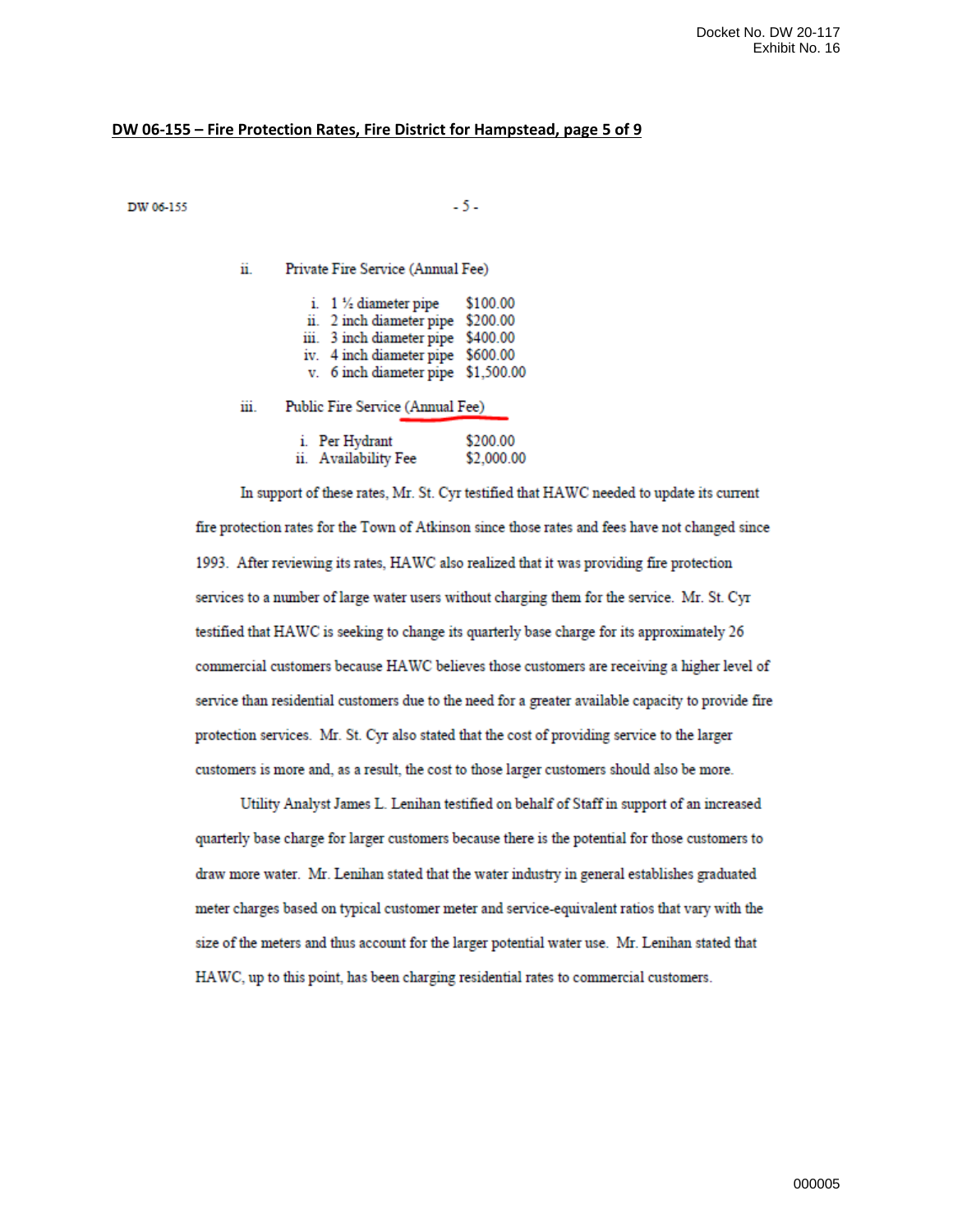## **DW 06-155 – Fire Protection Rates, Fire District for Hampstead, page 6 of 9**

DW 06-155

 $-6-$ 

Mr. Lenihan testified further as to why, after having recently completed a rate case before the Commission, HAWC was now seeking rates for fire protection. Mr. Lenihan explained that in discovery, Staff learned that the Town of Hampstead requested fire protection services after the Commission approved HAWC's last rate case in Docket No. DW 05-112 and approved fire protection rates for the Town of Atkinson in Docket No. DW 05-177, two proceedings that were ultimately consolidated. See Hampstead Area Water Co., Order No. 24,626 (May 26, 2006). In fact, the contract with the Town of Hampstead is dated November 21, 2006.

Revenue Impact - Staff and HAWC agreed that the proposed rates would D. increase HAWC's annual revenues by \$24,775, as summarized on Attachment A to the stipulation. Mr. Lenihan testified that the increase in revenues associated with the fire protection charges amounts to only about 1.9 percent of the overall company revenues and, therefore, would not be a large increase. Mr. Lenihan stated that, more importantly, revenues received from the fire protection rates would reduce future rates increases for metered customers. In a letter filed with the Commission on April 11, 2007, Staff further analyzed the impact the fire protection rates would have on HAWC's rate of return. HAWC's presently authorized rate of return, incorporating the stipulated changes to rate base and revenue from DW 05-112 step increases and the DW 04-132 step increase, is 5.85 percent. Staff stated that adding these fire protection revenues would effectively translate to an authorized rate of return of 6.54 percent on a pro-forma basis, but that based on its 2006 Annual Report HAWC's achieved rate of return was only 3.42 percent. By adding the expected net revenues from the fire protection charge to its 2006 operating results, HAWC's achieved rate of return would have increased to a 4.25 percent rate of return, still well below their authorized rate of return.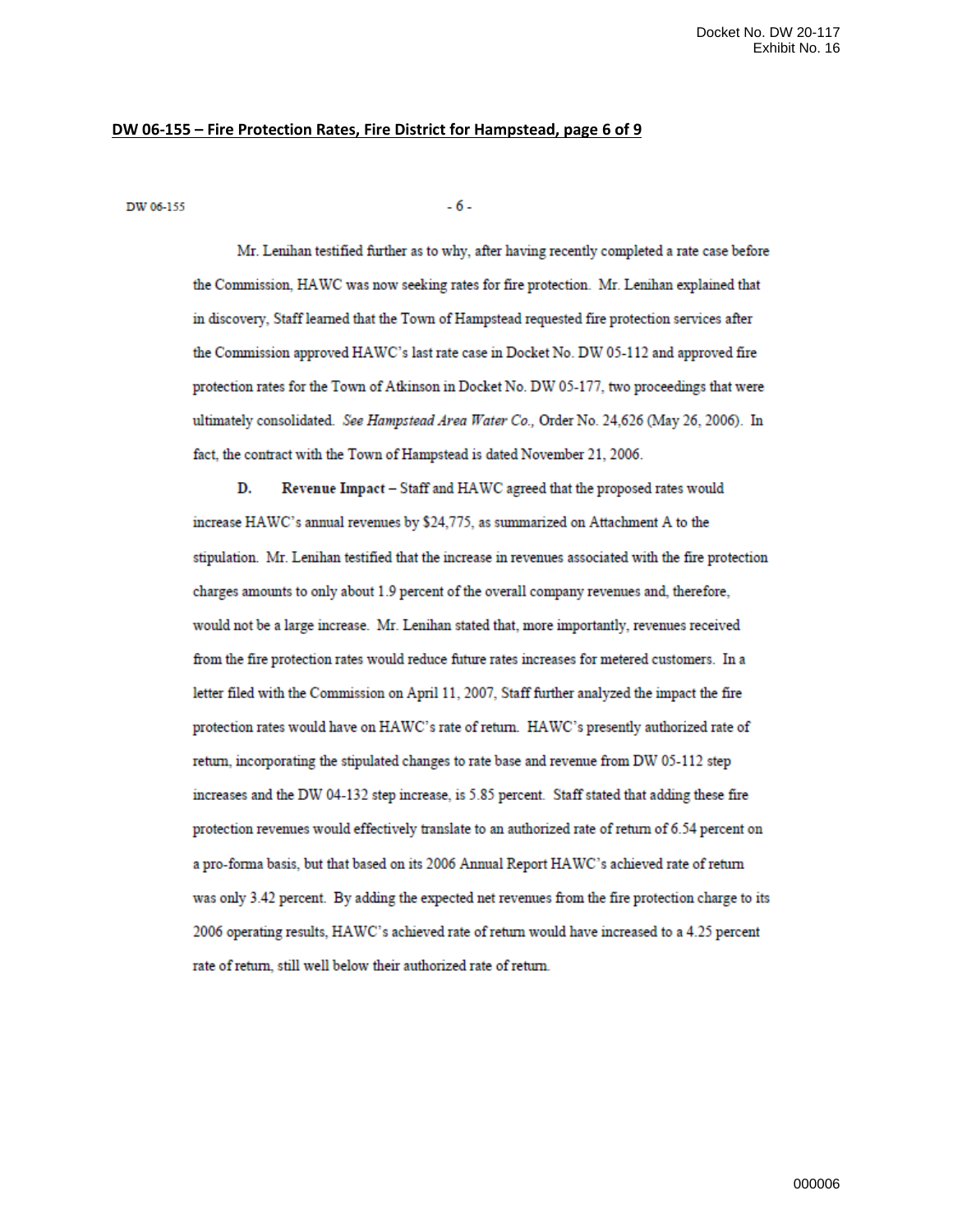## **DW 06-155 – Fire Protection Rates, Fire District for Hampstead, page 7 of 9**

DW 06-155

 $-7-$ 

### III. **COMMISSION ANALYSIS**

RSA 374:22 requires utilities to seek Commission approval before expanding the scope or territorial reach of a franchise. The Commission grants requests for franchise authority upon a finding that it is for the public good pursuant to RSA 374:26. In determining whether a franchise is for the public good, the Commission assesses the managerial, technical, and financial abilities of the petitioner. Lower Bartlett Water Precinct, 85 NH PUC 635, 641 (2000).

Pursuant to RSA 378:7 the Commission has the authority to determine just, reasonable and lawful rates for utilities. In making such a determination, the Commission balances the consumers' interests in paying rates no higher than are required with the investors' interests in obtaining a reasonable return on investment. Eastman Sewer Co., 138 N.H. 221, 225 (1994). When a utility seeks to increase rates, the utility bears the burden of proving the necessity of the increase pursuant to RSA 378:8.

HAWC has been providing water service in Atkinson, Hampstead and the surrounding area for over 40 years. The Commission has previously determined that HAWC has the requisite managerial, technical, and financial ability to provide water service in the areas within which it seeks to provide fire protection services. See Hampstead Area Water Co., Order No. 24,608 (March 24, 2006); Order No. 24,592 (February 24, 2006); and 90 NH PUC 517 (2005). The evidence adduced in this docket supports the Company's petition on this point. Accordingly, we find it is for the public good to grant HAWC a franchise to provide fire protection service in Hampstead in an area coincident with their water service franchise and we approve the franchise request.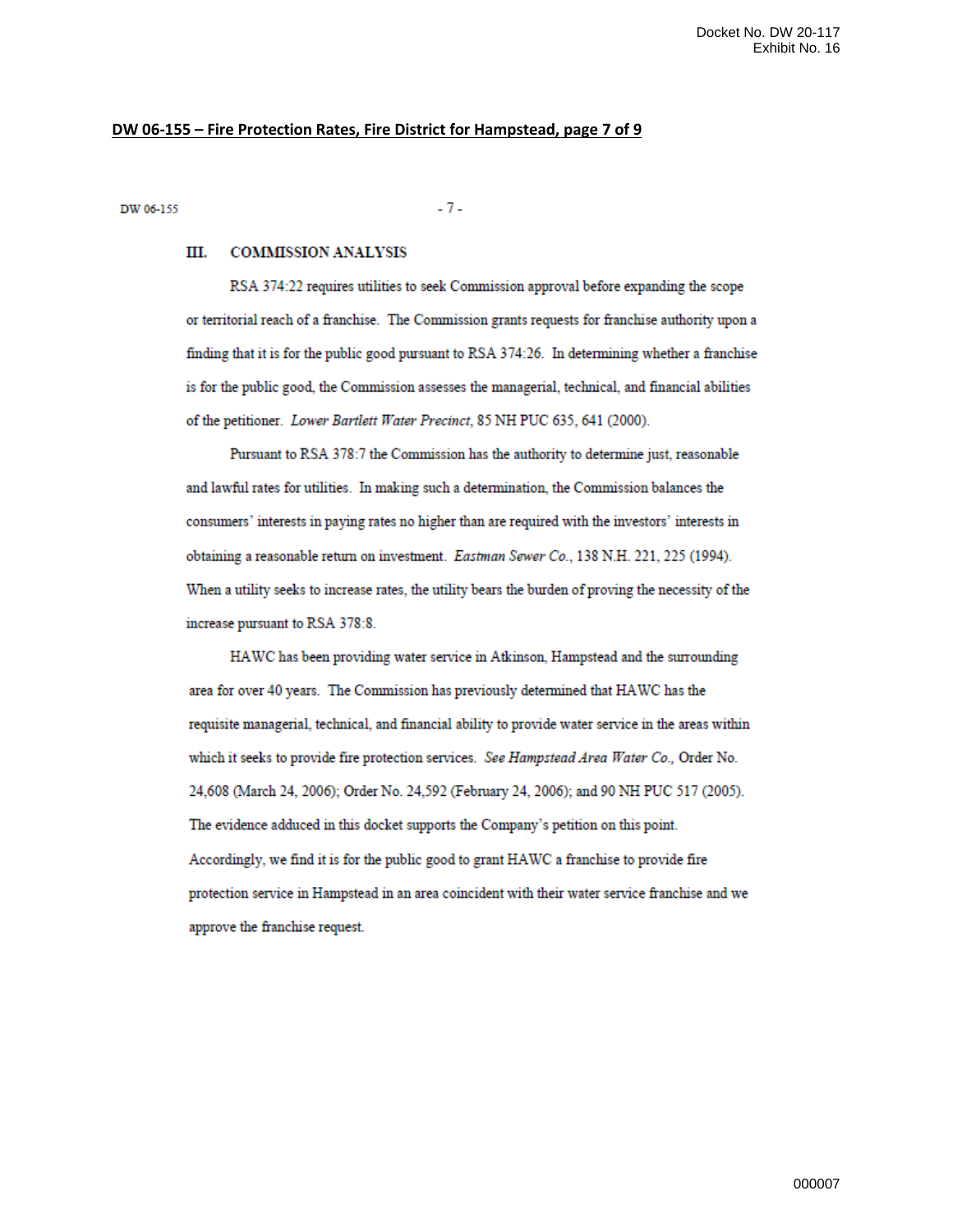## **DW 06-155 – Fire Protection Rates, Fire District for Hampstead, page 8 of 9**

DW 06-155

 $-8-$ 

We next turn to the proposed fire protection rates. Staff testified that residential metered water usage rates have previously included some portion of the total cost of fire protection service. By establishing fire protection rates that reflect customers' service lines and meter sizes, HAWC can more accurately assign fire protection charges to those customers actually benefiting from the service. Staff further testified that it was satisfied that HAWC was now bringing its fire protection rates more in line with the graduated meter rate structures commonly found in the water industry and that the rates better reflected the cost to provide that service. Our review of HAWC's current tariff shows that the Company presently does not charge for fire protection according to the size of the meter. We thus agree with Staff and HAWC that HAWC's existing fire protection rates do not account for the potential for its commercial and industrial customers to draw more water than residential customers and do not reflect that fire protection customers are receiving a higher level of service than residential customers. We conclude that that the proposed graduated meter rate better reflects the cost of providing the fire protection service among those customers who benefit from the service. Accordingly, we approve the proposed fire protection rates.

At hearing, we expressed concern that the additional revenues from the fire protection rates might cause HAWC earnings to exceed its presently authorized rate of return, which is 5.85 percent. Having reviewed Staff's April 11, 2007 letter and Staff's estimate that HAWC's actual rate of return on rate base for 2006 would have been 4.25% had fire protection revenues been collected, we are satisfied that the additional revenues from the new fire protection rates are not likely to place HAWC in an over-earnings position and may help avoid or delay the need and expense for a new rate case due to a potential under-earning position.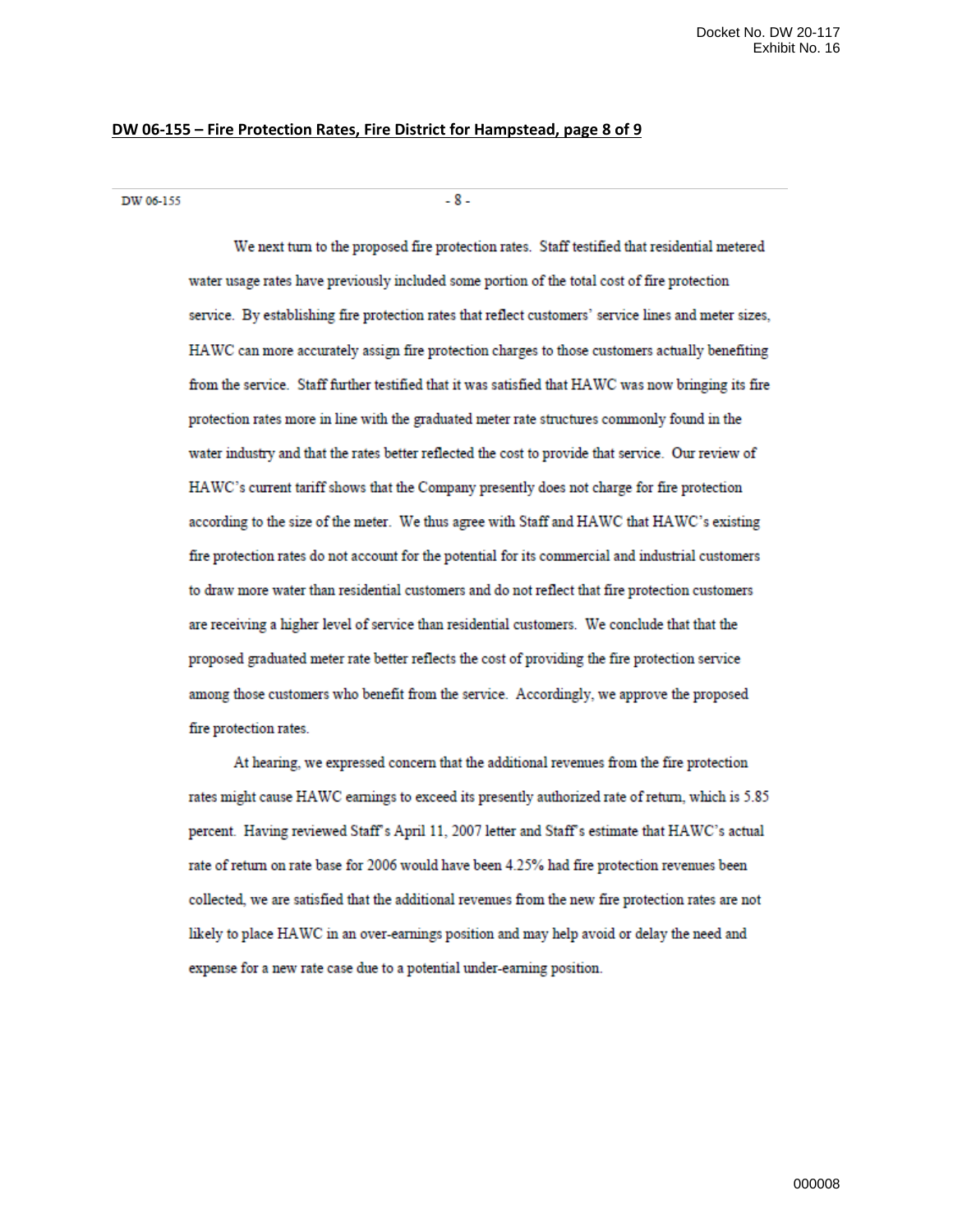## DW 06-155 - Fire Protection Rates, Fire District for Hampstead, page 9 of 9

DW 06-155

 $-9-$ 

In conclusion, having reviewed the filing as well as the testimony and supporting exhibits provided at hearing, we find that HAWC's proposed fire protection rates are just and reasonable and that HAWC's request to provide fire protection service within its water service franchise in the Town of Hampstead is for the public good.

Based upon the foregoing, it is hereby

ORDERED, that the stipulation entered into between Commission Staff and Hampstead Area Water Company, Inc. is approved; and it is

FURTHER ORDERED, that Hampstead Area Water Company, Inc. is hereby

authorized to provide fire protection service within its Hampstead franchise; and it is

FURTHER ORDERED, that Hampstead Area Water Company, Inc. is authorized to

charge fire protection rates, as described above, in its Atkinson and Hampstead franchises; and it is

FURTHER ORDERED, that Hampstead Area Water Company, Inc. file a compliance tariff within fourteen (14) business days from the date of this order.

By order of the Public Utilities Commission of New Hampshire this fourth day of May, 2007.

Thomas B. Getz Chairman

Graham J. Morrison Commissioner

Clifton C. Below Commissioner

Attested by:

Lori A. Normand **Assistant Secretary**